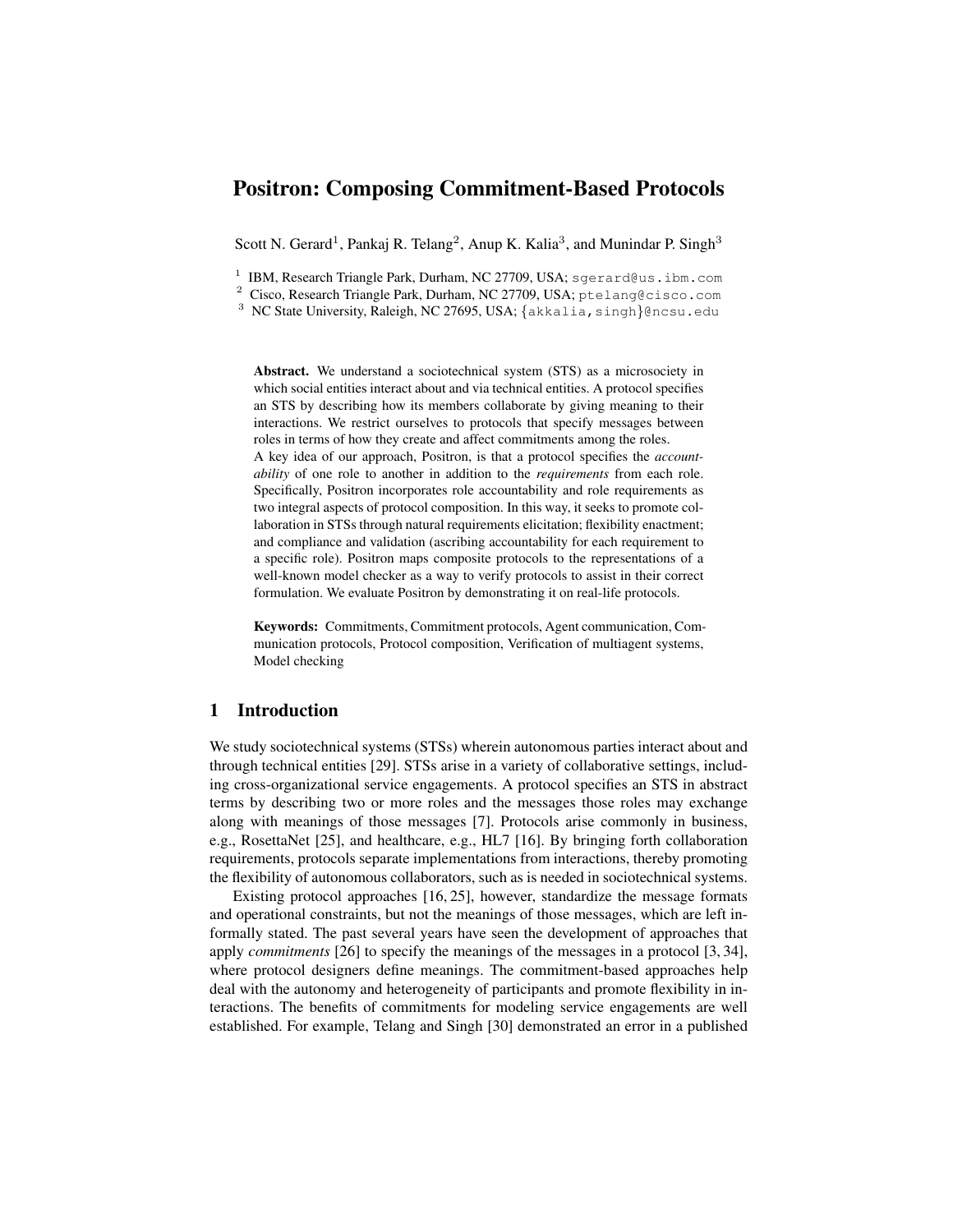RosettaNet guideline when modeled using commitments. Therefore, for brevity, we do not review the extensive literature on commitments here. Singh [28] provides a conceptual summary.

Challenge: Composition. Composition is a key construct in software engineering as a way to promote reuse and modularity. Existing approaches for protocols, whether operational or commitment-based, do not adequately support their composition, because they incorporate internal details or lack a formal semantics of interactions. Existing approaches, e.g., HL7 [16] and RosettaNet [25], provide atomic two-party protocols with the intent for them to be composed but do not support the composition as such and do not provide a construct by which two or more protocols could be composed. Thus the separation of interaction and implementation fails above the level of the atomic (predefined) protocols. Section 5 reviews the literature in detail. Suffice it to state here that previous relevant research falls into these categories: (a) composition but no commitments [22, 27]; (b) commitments but no composition [14]; and (c) composition and commitments. The last subcategory can be further refined as (c1) purely abstract description without a specification language or tools [19]; (c2) composition of commitment-based protocols based on axioms [9, 11] or regulative constraints [4] but without producing a composite protocol for further reuse and composition; and (c3) our present approach to composition of commitment-based protocols based on role responsibilities and accountabilities.

Motivating Research Questions and Contributions. How can we (1) formalize accountability, a crucial element of secure collaboration, as a basis for formal modeling and verification of STSs and (2) support composition of protocols to specify STSs? We address this question by restricting ourselves to composition and verification of commitment protocols, deferring representing other normative relationships [29] and their mapping to agent decision-making to future work.

Specifically, we propose *Positron*, a language and verification approach that supports composing commitment-based protocols and formally reasoning about them to verify desired properties. Positron (a) introduces *role requirements*, which capture a role's motivation, and *role accountability*, which captures the commitments a role makes to other creditor roles (that benefit from those commitments) as elements of a composite protocol specification; (b) shows how to recursively expand nested constituent protocols; (c) supports a methodology for composing commitment protocols; and (d) provides a decision procedure and mechanical verification of protocols with respect to role requirements, role accountabilities, and enactments. Positron compiles protocol specifications into MCMAS [17] models and checks protocols against temporal logic formulas. It then employs the MCMAS model checker to verify if the composite protocol satisfies those temporal formulas. The Positron verifier builds upon the Proton [14], verifier for commitment protocol refinement, expanding it to tackle protocol composition.

# 2 Background and Motivation

We write C{debtors},{creditors}(*antecedent*, *consequent*) [14] to denote a commitment *from* the specified debtors *to* the specified creditors that if the antecedent begins to hold, the debtors will bring about the consequent. The antecedent and consequent are Boolean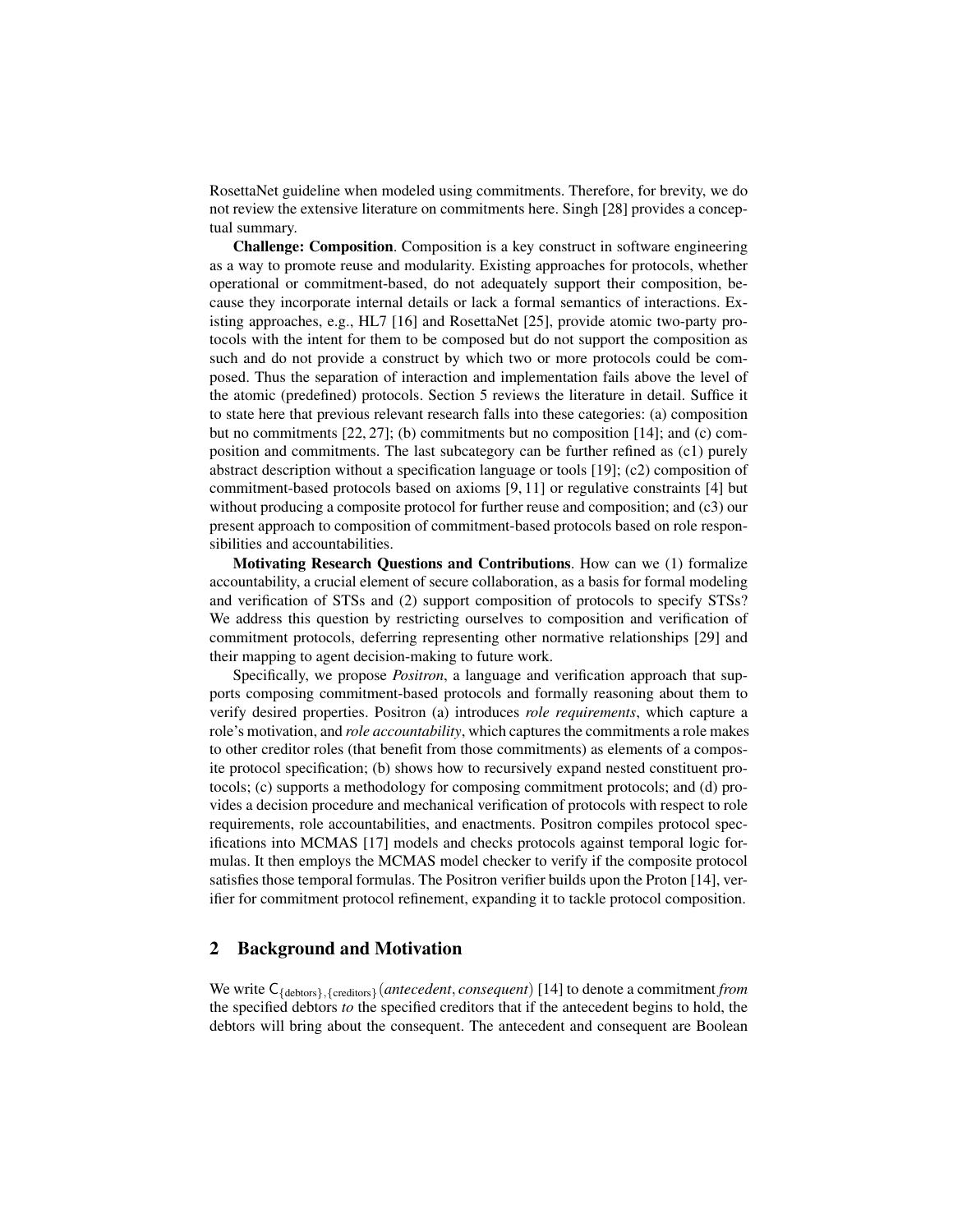expressions. For example,  $C_{PH, \{CC, Re\}}$  (deliverReq  $\wedge$  approval, deliverCar) denotes that POLICYHOLDER (PH) commits to CALLCENTER (CC) and REPAIRER (Re) that he will deliver his car to REPAIRER whenever requested and the repair request is approved.

When the antecedent becomes true, the commitment is *detached*, and the debtors become *unconditionally* committed to the creditors. When the consequent becomes true, the commitment is *discharged*. Debtors *should* discharge their detached commitments. However, debtors are autonomous and may violate a commitment, for simplicity, by canceling it. The only computational requirement for commitments is: each detached commitment *must* eventually be discharged (satisfied, delegate, assigned, or released) or canceled. A commitment imposes no ordering constraint between the antecedent and consequent, although in specific settings there may be a practical constraint.

Running Example: AGFIL. The following real-life case involves automobile insurance claims processing for AGF Irish Life Holding (AGFIL) [5], as Fig. 1 summarizes. This case involves four parties plus POLICYHOLDER and ADJUSTER (not shown). AGFIL underwrites automobile insurance policies and covers losses incurred by policy holders. Europ Assist (EA) provides a 24-hour help-line service for receiving claims. Approved REPAIRERs provide repair services. Lee Consulting Services (Lee) coordinates with AGFIL, repairers, and adjusters to handle a claim.



Fig. 1. Traditional process model of cross-organizational insurance claim processing [5].

Fig. 1 describes the workflows of each participant along with how they relate to one another. Notwithstanding that one could adopt a standard process notation, the main point is that such a description tightly couples the inner workings of the participants. Conventional protocol approaches [16, 25, 32] deemphasize the inner workings and capture the interactions between the participants via a formal notation in terms of constraints on the ordering of the messages exchanged between the participants.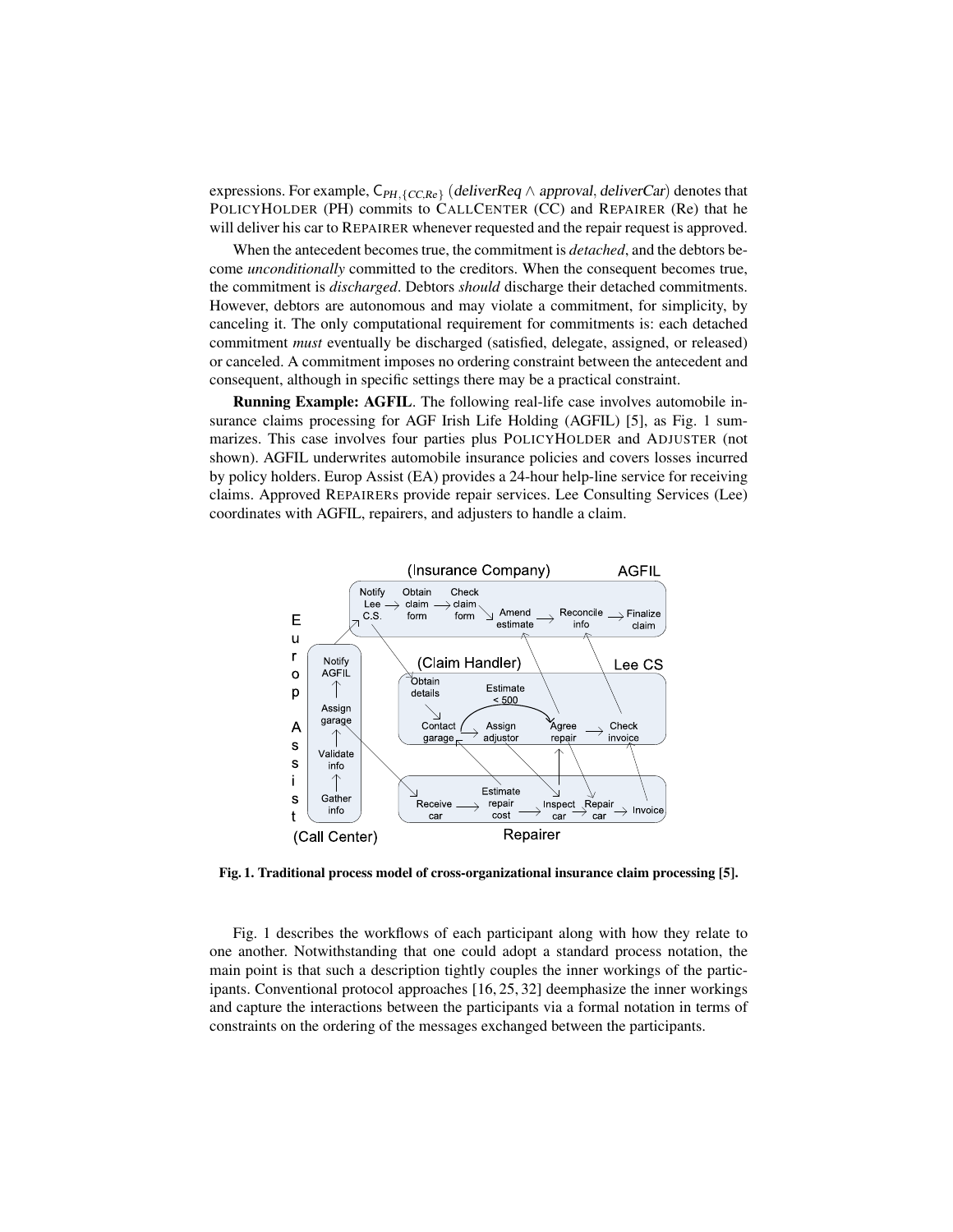In contrast, a commitment protocol emphasizes the social state of an interaction, expressed in terms of commitments. A commitment protocol describes the roles involved, the messages they exchange, and any preconditions and effects of the messages on the social state. An agent adopts a role and enacts the specified protocol by autonomously choosing (in accordance with its internal policies) how to interact.

## 3 Technical Approach

Positron provides a formal language in which to express composite protocols based on existing constituent protocols. Positron is a Java application that reads protocols described in the Positron language (examples shown in Listings 1 and 2), flattens any hierarchically nested protocols, and generates input to the MCMAS model checker.

Recall that Proton [14] provides a language for capturing roles, propositions, commitments, and messages. Positron augments the Proton language by adding constructs to define a composite protocol using a set of parameterized constituent protocols and defines a protocol composition methodology.

Further, while it accepts and verifies any CTL expression, Positron introduces five constructs for common verification patterns when composing protocols: Function *Req* for role requirements, *coupling commitments* for role accountabilities, and three *path expressions* for good and bad enactments.

**Definition 1.** A Positron protocol is a six-tuple of  $\mathcal{P}^R$ , a set of role names;  $\mathcal{P}^P$ , a set of *role-qualified propositions;* P C *, a set of commitments;* P <sup>M</sup>*, a set of guarded messages;*  $\mathcal{P}^{\mathsf{F}}$ , a set of CTL expressions to be verified; and  $\mathcal{P}^{\mathsf{U}}$ , a set of use (include) statements.

For brevity, we omit the Positron grammar in favor of examples. Listing 1 specifies AGFIL's Claim Handling protocol as roles (insured and claims handler), propositions, commitments, and messages (with their guards and effects on the propositions).

| <b>Listing 1 Claim constituent protocol</b>                                                    |  |
|------------------------------------------------------------------------------------------------|--|
| 1: protocol Claims (role In, role CH, prop notify, prop estimate, prop invoice, prop pay) {    |  |
| role $In:CH:$<br>2:                                                                            |  |
| 3:<br>prop notify; estimate; invoice; pay;                                                     |  |
| 4:<br>commitment                                                                               |  |
| 5:<br>$cc = C_{In,CH}$ (estimate and invoice, pay);                                            |  |
| notify.cc1 = $C_{CH,In}(notify, estimate);$<br>6:                                              |  |
| $pay.c1 = C_{In,CH}(invoice, pay);$<br>7:                                                      |  |
| $pay.c2 = C_{CH,In}(pay, invoice);$<br>8:                                                      |  |
| 9:<br>message                                                                                  |  |
| 10:<br>In $\rightarrow$ CH : [true] notify_requestMsg means {notify};                          |  |
| $CH \rightarrow In: [notify.isSet()] notify\_responseMsg \text{ means } \{ estimate\};$<br>11: |  |
| $In \rightarrow CH$ : [true] pay_do1 means {pay};<br>12:                                       |  |
| $CH \rightarrow In$ : [true] pay_do2 means {invoice};<br>13:                                   |  |
| $14:$ }                                                                                        |  |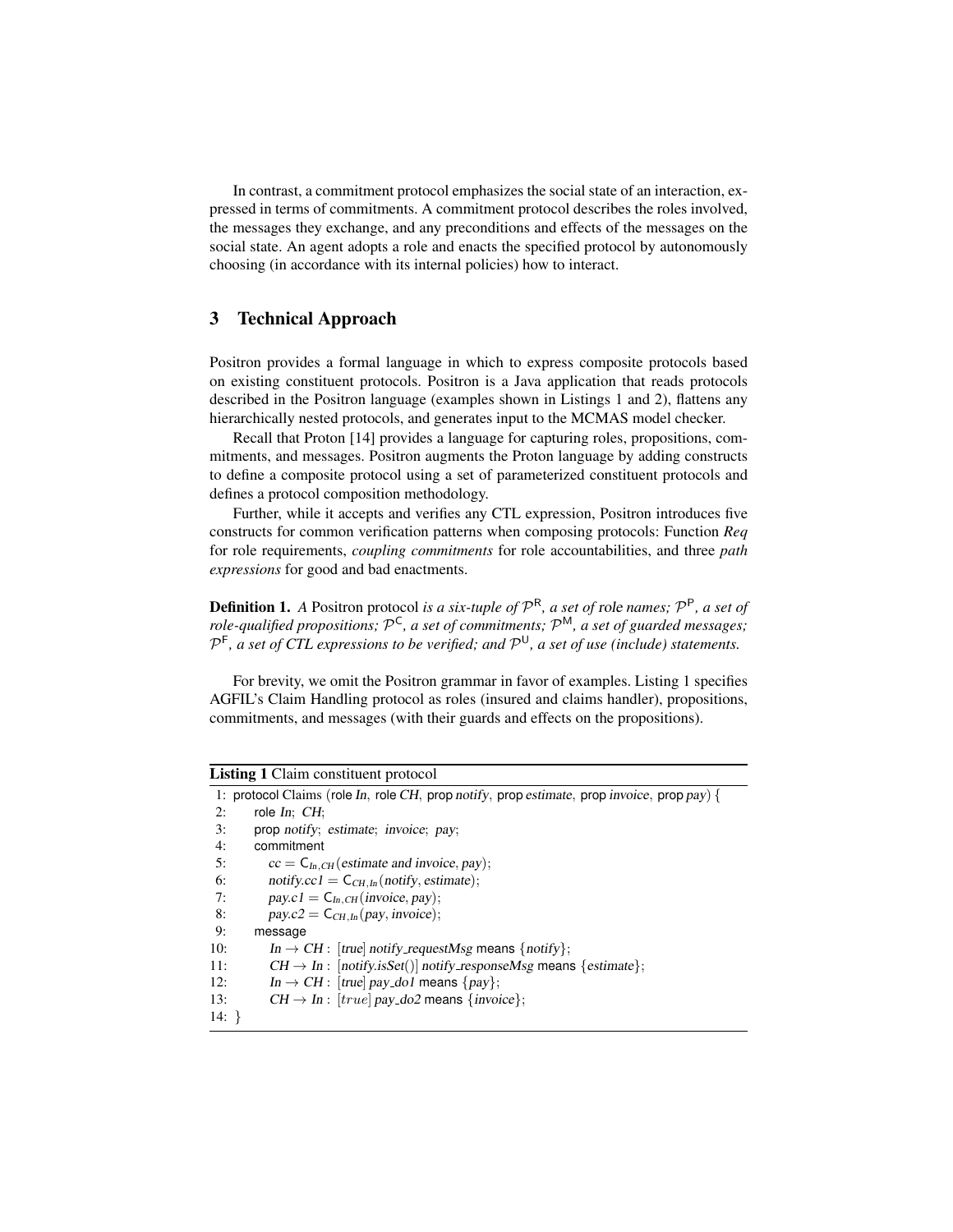Listing 2 describes the AGFIL composite protocol. In the statement beginning on Line 4, this protocol uses the Claims protocol in Listing 1, mapping roles and propositions in protocol AGFIL to equivalent versions in protocol Claims. We omit the other constituent protocols for space. It turns out that the AGFIL protocol has no additional messages since all its messages derive from its constituents. The AGFIL protocol includes formulas describing the correctness requirements.

| <b>Listing 2</b> Positron specification for AGFIL protocol (partial)       |  |  |  |  |  |  |
|----------------------------------------------------------------------------|--|--|--|--|--|--|
| 1: protocol AGFIL $\{$                                                     |  |  |  |  |  |  |
| role PH; In; CC; CH; Re; Ad;<br>2:                                         |  |  |  |  |  |  |
| prop accident; deliver; repair; paid;<br>3:                                |  |  |  |  |  |  |
| use IN-CH : Claims( agfil.Claims,<br>4:                                    |  |  |  |  |  |  |
| role $In = IN$ , role $CH=CH$ ,<br>5:                                      |  |  |  |  |  |  |
| 6:<br>prop notify $=$ true, prop estimate=reportCH,                        |  |  |  |  |  |  |
| prop $pay = payCH$ , prop invoice=repairIn);<br>7:                         |  |  |  |  |  |  |
| 8:<br>.                                                                    |  |  |  |  |  |  |
| 9:<br>commitment                                                           |  |  |  |  |  |  |
| $CC_1$ : $C_{CC, \{PH, Re\}}$ (deliver Req, notify RE);<br>10:             |  |  |  |  |  |  |
| $PH_1: C_{PH, \{CC, Re\}}$ (deliverReq $\wedge$ approval, deliver);<br>11: |  |  |  |  |  |  |
| 12:<br>.                                                                   |  |  |  |  |  |  |
| 13:<br>formula                                                             |  |  |  |  |  |  |
| $AG(paid \wedge accident \rightarrow AF(repair \vee anyCancel));$<br>14:   |  |  |  |  |  |  |
| $Req(In, coverage \wedge premium \wedge accident, repair);$<br>15:         |  |  |  |  |  |  |
| $AG(\neg(\text{ repair} \land \neg \text{inspectCH}));$<br>16:             |  |  |  |  |  |  |
| 17:<br>.                                                                   |  |  |  |  |  |  |
| EFPath(accident, deliverReq, payCa, reportCH, reportRe, , repair);<br>18:  |  |  |  |  |  |  |
| $\neg EFPath(repair, accident);$<br>19:                                    |  |  |  |  |  |  |
| 20:<br>.                                                                   |  |  |  |  |  |  |
| $21: \}$                                                                   |  |  |  |  |  |  |
|                                                                            |  |  |  |  |  |  |

Definition 2. *An MCMAS representation is a tuple of* M*agent, a set of agent names, including a distinguished agent* Env *representing the environment;* M*state, a set of agentqualified variable names;* M*msg, a set of agent-qualified guarded transition functions;* M*evol, a set of agent-qualified evolution expressions;* M*init, a set of agent-qualified variable initializations;* M*eval, a mapping from propositions to expressions over variables in* M*state;* M*fair, a set of fairness expressions; and* M*ctl, a set of CTL expressions to be verified.*

Protocol Composition. Positron supports nested composition of protocols. A composite protocol  $P$  can use (include) a parameterized constituent protocol with a use statement  $q: Q(\overline{x} = \overline{p})$  specifying protocol name (q), protocol type (Q), a set of arguments  $\bar{p}$  passed by a composite protocol P, and a matching set of parameters  $\bar{x}$  accepted by constituent Q. Arguments and parameters are named and have a type of either role or proposition. The argument and parameter sets must contain matching names and types. Positron expands any hierarchical nesting in  $P$  to produce a single, flat protocol  $P'$ .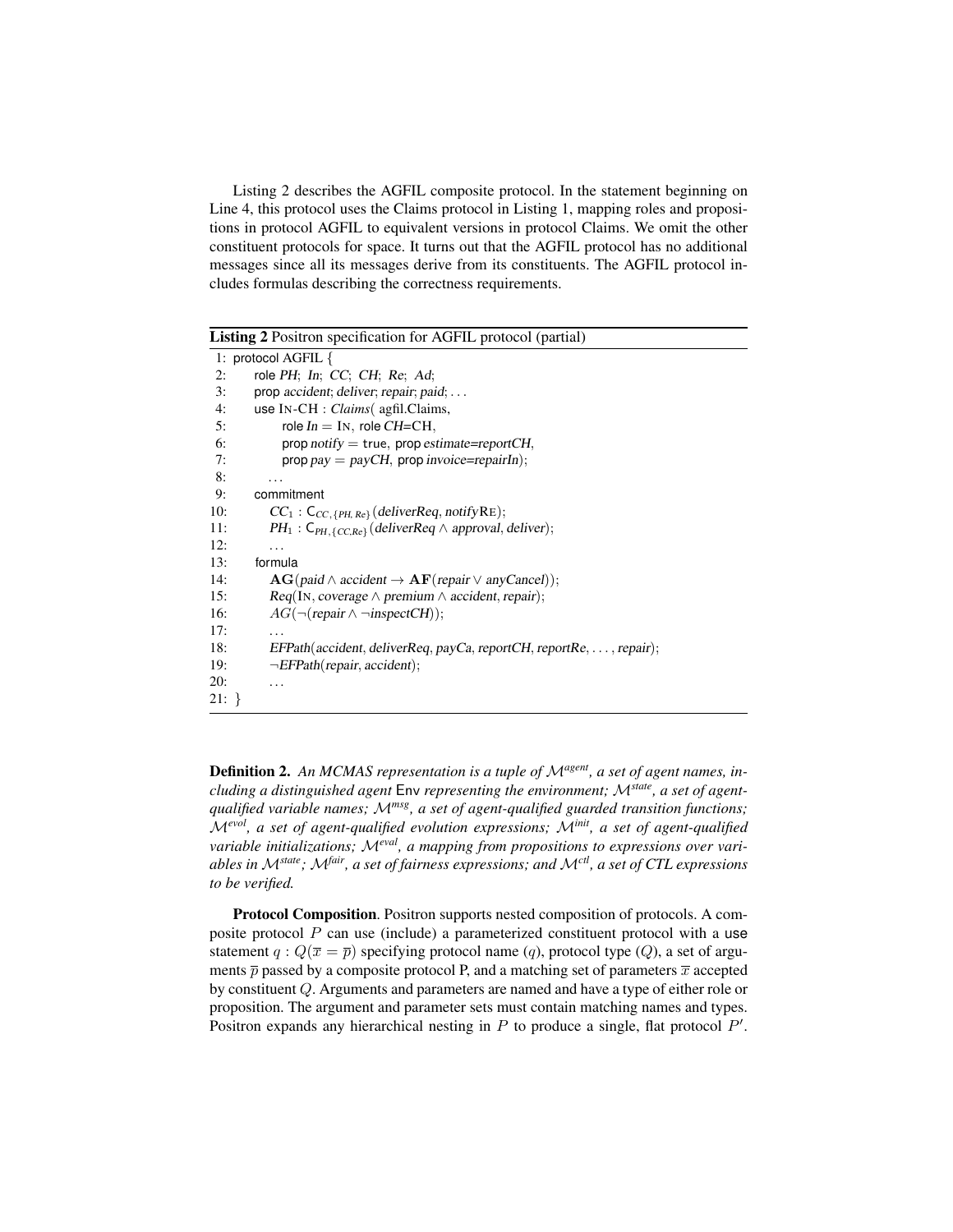Expansion gives every element in Q a new, unique name, and replaces each parameter with its corresponding argument. Unique names are constructed by prepending the constituent name  $q$  to each element name in  $Q$ . Positron supports using multiple copies or instances of the same constituent  $Q$  by using distinct names  $q$  and  $q'$ .

**Definition 3.** Given a set of arguments  $\bar{p}$ , a parameterized constituent protocol type Q accepts a set of parameters  $\bar{x}$ , where the sets  $\bar{p}$  and  $\bar{x}$  agree in both name and type. Define  $Q^{\overline{x}}_{\overline{p}}$  as  $Q$  in which all elements in  $Q$  are given unique names, and every parameter *in*  $\bar{x}$  *is replaced with its corresponding argument in*  $\bar{p}$ *.* 

Expanding a composite P containing a constituent  $q : Q(\overline{x} = \overline{p})$  yields the union of P and  $Q_{\overline{p}}^{\overline{x}}$ , and removing P's use statement  $q: Q(\overline{x} = \overline{p})$ .

**Definition 4.** *Given a composite protocol P that uses a constituent protocol*  $q: Q(\overline{x})$  $\bar{p}$ ), where P passes a set of arguments  $\bar{p}$ , Q accepts a set of parameters  $\bar{x}$ , and the sets  $\overline{p}$  and  $\overline{x}$  agree in name and type. Then protocol  $P' =$  expand $(P, q : Q(\overline{x} = \overline{p}))$  is the *expanded version of*  $P$  *and*  $Q$ *, and is defined as follows, where*  $x \in \{R, P, C, M, F\}$ 

$$
\mathcal{P}^{x}(P') := \mathcal{P}^{x}(P) \cup \mathcal{P}^{x}(Q_{\overline{p}}^{\overline{x}})
$$
  

$$
\mathcal{P}^{U}(P') := (\mathcal{P}^{U}(P) - q) \cup \mathcal{P}^{U}(Q_{\overline{p}}^{\overline{x}}).
$$

**Positron Conversion to MCMAS.** The conversion of a Positron protocol,  $P$ , to an MCMAS representation  $\mathcal{M} = \text{conv}(\mathcal{P})$  is a two-step process. First, constituent protocol expansion (Protocol Composition) flattens all nested protocols, ensuring  $\mathcal{P}^{\mathsf{U}}$ is the empty set. Second, additional conversion functions,  $conv_m^p(\mathcal{P}^{\times})$ , convert each element of a Positron protocol to elements of an MCMAS representation. The final MCMAS representation consolidates these generated elements. The ISPL source input into MCMAS is generated from the above-mentioned MCMAS representation.

Role Requirements. A role requirement reflects a role-desired goal of an agent playing a role in the composite protocol. In Positron,  $Req(r, p, q)$  means that role r requires that q will occur whenever  $p$  occurs. In AGFIL, one of POLICYHOLDER's role requirements is: if INSURER offers coverage, I paid the premium, and I have an accident, then my car will be repaired:  $Req$ (PH, coverage  $\land$  premium  $\land$  accident, repair)

It is incorrect to formalize a role requirement as the CTL specification: AG(accident  $\rightarrow$  AF repair), which ignores commitment violations that disrupt a collaboration: a commitment may fail because its debtor either chooses not to, or is prevented by circumstances from, discharging it. In verifying a role requirement, we cannot assume commitments are never canceled. Rather, we express role r's requirement as: if r fulfills all its own commitments and  $p$  holds at any state, then on each branch eventually, either q holds or a role other than r canceled one of its commitments. If r's requirement fails because r cancels a commitment, that is not a fault of the protocol; it is r's fault.

A Positron role requirement maps to an MCMAS CTL expression as

$$
Reg(r, p, q) := \mathbf{AG}(p \to \mathbf{AF}(q \lor \bigvee_{r' \neq r} r'.anyCancel))
$$

where  $r'$  any Cancel is true if and only if role  $r'$  cancels any of its commitments.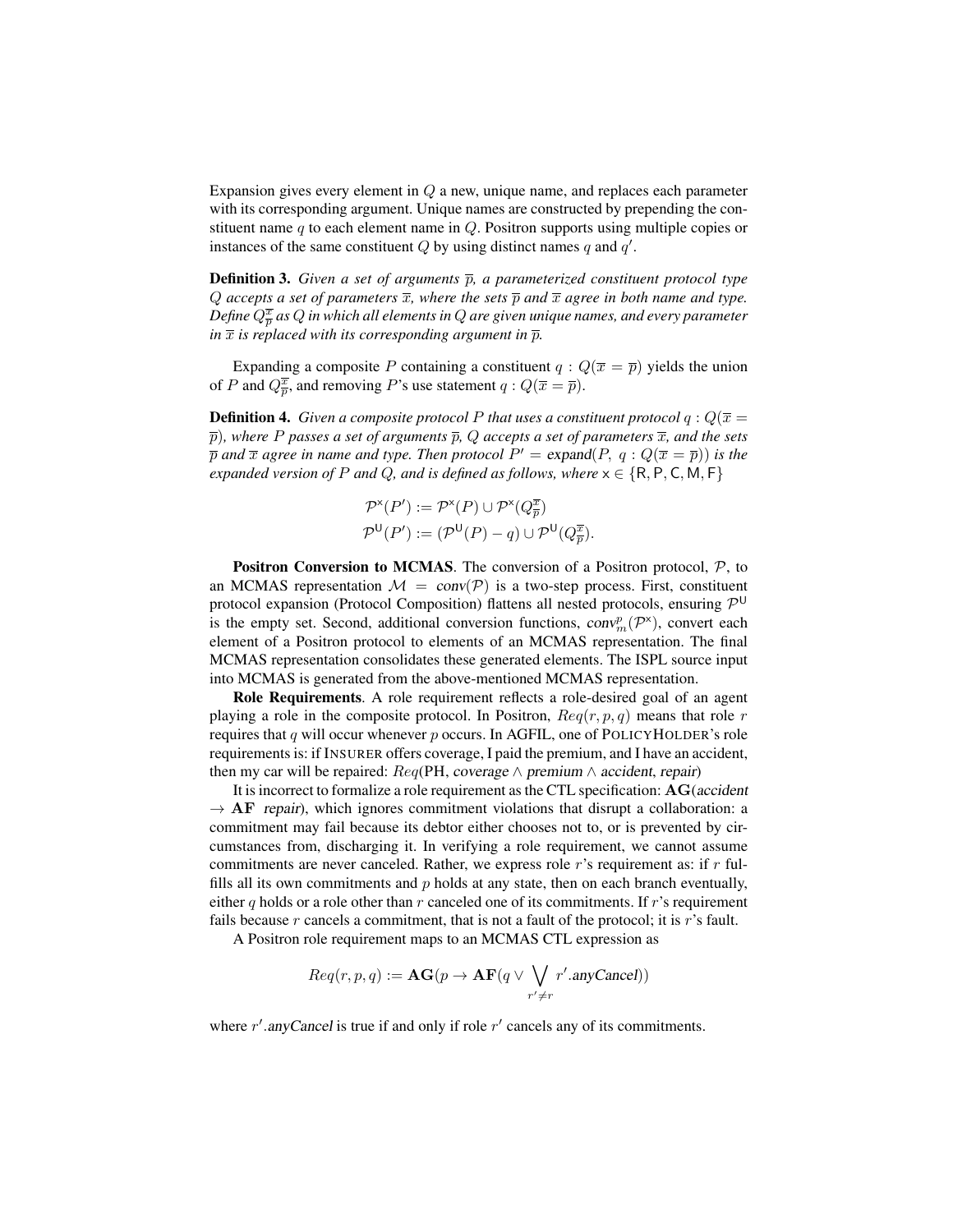Enactment Requirements Although capturing all possible enactments is not feasible for all protocols, designers and other stakeholders often know of specific good and bad enactments. We use these *enactments* for partially verifying a composite protocol as a way to assist designers refine protocol specifications (e.g., its constituent protocols and coupling commitments) or other requirements. An enactment corresponds to a scenario in requirements engineering [13] and yields a unit test. In Positron, the enactment specifications can be "good" (must exist) or "bad" (must not exist).

We use model checking to verify enactments. We introduce three recursive functions to simplify enactment specification. An enactment  $E$  is an ordered list of Boolean expressions over states and messages. head(E) is the first element in list E, and tail(E) is  $E$  without the first element, and  $EX$ ,  $EF$  and  $EU$  are CTL operators. Define

$$
\begin{aligned}\n\text{EXPath}(E) &:= \begin{cases}\n\text{head}(E) \land \text{EX}(\text{EXPath}(\text{tail}(E))) & \text{if } |E| > 1 \\
\text{EX}(P) & \text{if } |E| = 1\n\end{cases} \\
\text{EFPath}(E) &:= \begin{cases}\n\text{EF}(\text{head}(E) \land \text{EFPath}(\text{tail}(E))) & \text{if } |E| > 1 \\
\text{EF}(P) & \text{if } |E| = 1\n\end{cases}\n\end{aligned}
$$

$$
EUPath(r, E) := \begin{cases} \mathbf{E}(\neg r \ \mathbf{U} \ (head(E) \land EUPath(r, tail(E)))) & \text{if } |E| > 1 \\ \mathbf{E}(\neg r \ \mathbf{U} \ P) & \text{if } |E| = 1 \end{cases}
$$

EXPath specifies a path of states that must appear consecutively. EXPath is often too strong a constraint, since it precludes interleaving of constituent protocols. EFPath specifies a path of states that must appear in order, but not necessarily consecutively. EUPath specifies a path of states that must appear in order, and constrains which states can be interleaved in the path. Expression  $r$  identifies which states must *not* be interleaved in the path. An EUPath requirement is stronger than EFPath and weaker than EXPath. Two example requirements from AGFIL include  $\neg EFPath(repair, accident)$ and EFPath(accident, deliverReq, deliverCar, . . . , repair).

Coupling Commitments A composite protocol would in general relate its constituent protocols. All roles are jointly accountable for ensuring constituent protocols are properly interrelated. We capture each role's *role accountabilities* as *coupling commitments*. A coupling commitment's debtor is the accountable role, and its creditors are (in general) the union of all roles connected by the interrelated constituent protocols, minus the debtor: Caccountable role,{interrelated roles}(*antecedent*, *consequent*).

Consider two coupling commitments from AGFIL. (1) CALLCENTER commits to POLICYHOLDER and REPAIRER that it will notify REPAIRER whenever it receives a request:  $C_{CC, {PH, Re}}$  (deliverReq, notifyRE). (2) POLICYHOLDER commits to CALL-CENTER and REPAIRER that he will deliver his car to REPAIRER whenever requested and the repair request is approved:  $C_{PH, \{CC, Re\}}$  (deliverReq  $\wedge$  approval, deliverCar).

Verification. Positron reads specifications of the composite and constituent protocols and generates a single MCMAS input file. MCMAS reads the input, builds the appropriate model, and reports whether each CTL formula holds in the model.

Fig. 2 shows a portion of the state space Positron generates for verification from AGFIL's constituent protocols and coupling commitments. The start state is  $s_0$ . Solid lines are valid transitions (messages); dashed lines are transitions that must not occur infinitely often. Since the message guard for coverage is premium, coverage can occur only after premium, making  $s_1 \ldots s_8$  invalid start states. Notice that the top row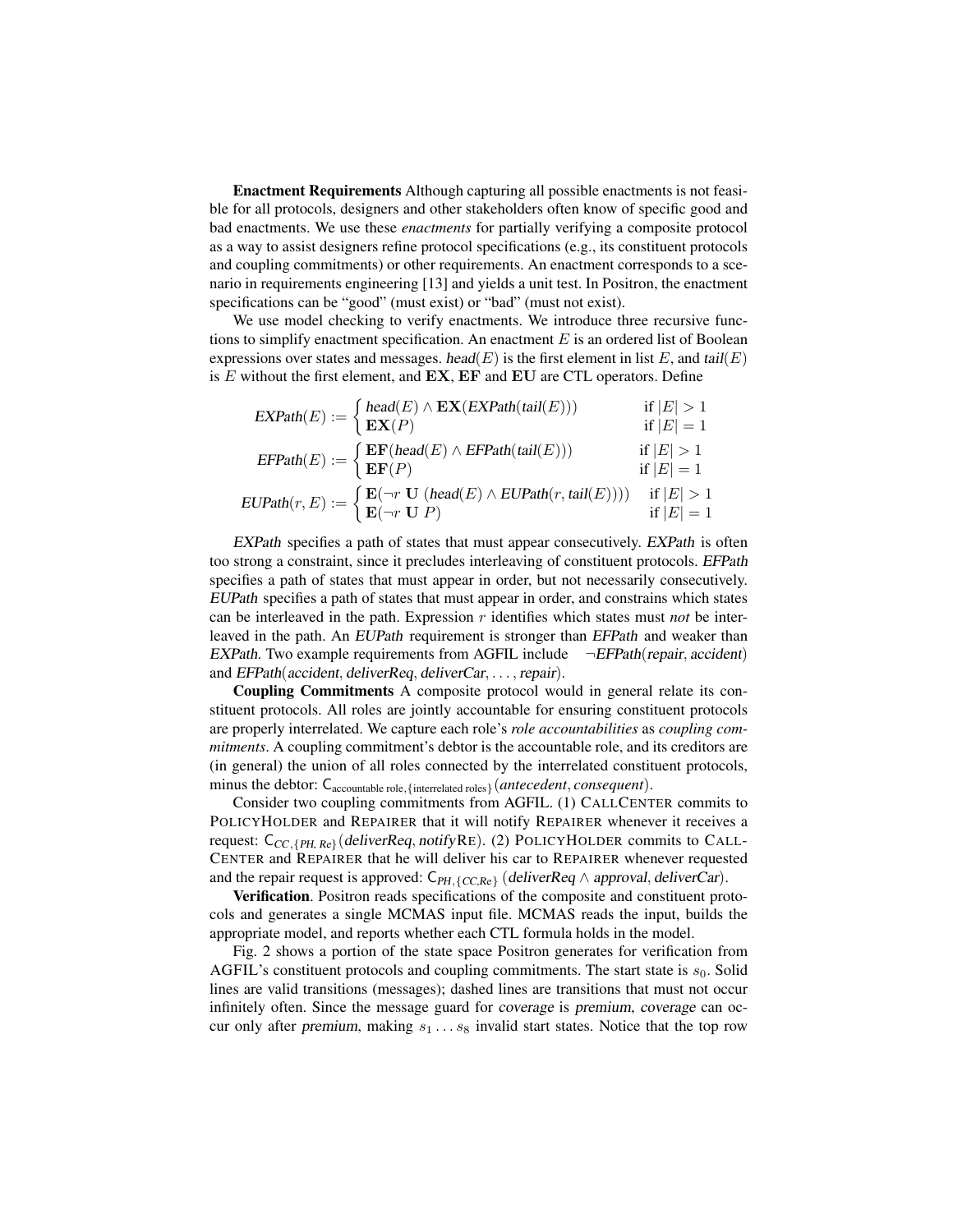

Fig. 2. Selected states and transitions for AGFIL.

(premium, coverage, accident, and repair) begins a good enactment. Positron can verify the existence of this path using an EFPath requirement. Further, Positron can ensure that the model is free of specific bad enactments, for example, that  $s_1$  must not be a start state.

Positron generates a model checking fairness constraint for each commitment: a commitment must not remain unconditional and unresolved forever. Dashed loops are invalid because they violate a commitment fairness constraint. A composite protocol may fail to satisfy role or enactment requirements for different reasons:

- Fail<sub>RR</sub>: If a role requirement (Req) formula fails, then coupling commitments are missing; add coupling commitments that require agents to act as appropriate.
- Fail<sub>G</sub>: If a good enactment formula fails, then either (Fail<sub>GG</sub>) some message guards are too strong; weaken guards to enable additional good transitions. Or  $(Fail_{GC})$ some commitment can become detached, but can never resolve; weaken guards to enable transitions that satisfy the commitment's consequent.
- Fail  $_B$ : If a bad enactment formula fails, then some message guards are too weak; strengthen guards to disable existing incorrect transitions.

## 4 Evaluation of Positron Modeling and Tools

We evaluate our contributions by modeling real-life protocols from the insurance, manufacturing, and healthcare domains. Table 1 summarizes our iterative methodology to develop a composite protocol such as in Listing 2.

AGFIL Evaluation. We extend the AGFIL scenario by adding (a) POLICYHOLDER role and accident reporting; (b) ADJUSTER role and the redirection of two messages between CLAIMHANDLER and REPAIRER through ADJUSTER; (c) payments from IN-SURER to CLAIMHANDLER and REPAIRER; (d) a protocol for premiums and coverage between POLICYHOLDER and INSURER; and (e) REPAIRER returning the car.

We create the AGFIL protocol of Listing 2 as follows. Roles: Identify roles: IN-SURER (IN) for agent AGFIL, CALLCENTER (CC) for EUROP ASSIST, CLAIMHAN-DLER (CH) for LEE, POLICYHOLDER (PH), REPAIRER (RE), and ADJUSTER (AD). Constituent Selection: Identify constituent protocols: RequestResponse, *Exchange* (where two roles swap items), *Claims* for IN-CH and *ApprovedWork* for CH-RE. Role Requirements: Identify role requirements: POLICYHOLDER requires: (1) if he has coverage, pays his premium, and has an accident, his car is repaired; (2) if he delivers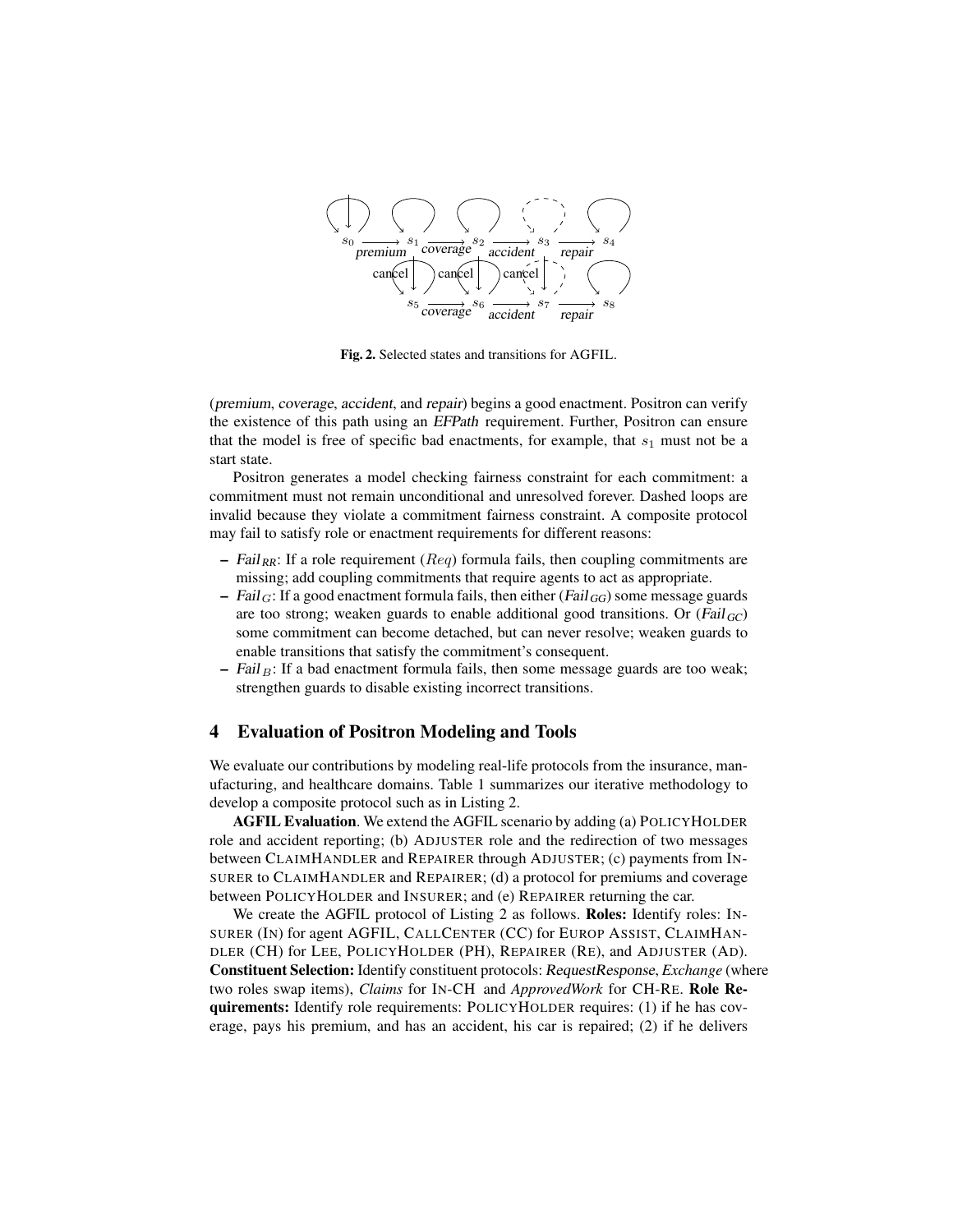|   | <b>Step Name</b>  | Inputs                                                        | <b>Outputs</b>         |
|---|-------------------|---------------------------------------------------------------|------------------------|
|   | Roles             | Background and requirements                                   | Composite roles        |
|   |                   | Constituent Selection Role relationships and protocol library | Constituent protocols  |
| 3 | Role Requirements | Role's needs                                                  | Role requirements      |
| 4 | Enactments        | Background knowledge of requirements Good and bad enactments  |                        |
|   | Coupling          | Enactments                                                    | Coupling commitments   |
|   |                   |                                                               | Composite protocol     |
|   | Positron          | All artifacts                                                 | Protocol specification |
|   | Verification      | Protocol specification                                        | Model checker results  |

Table 1. Inputs and outputs for each step of the methodology.

his car to REPAIRER, his car is returned. INSURER requires: if a claim is filed, the claim is finalized. All roles except POLICYHOLDER require payment if they perform their tasks. All these are described as Req functions. Enactments: Identify enactments: (a) POLICYHOLDER reports an accident to CALLCENTER (PH-CC); (b) CALLCEN-TER assigns and notifies REPAIRER to repair the car (CC-RE); (c) CALLCENTER asks POLICYHOLDER to deliver his car to a specific REPAIRER (PH-CC); (d) POLICY-HOLDER delivers car to REPAIRER (PH-RE); remaining steps are omitted. Performing repairs before an accident is reported is a bad enactment: (e) car repaired; (f) accident reported. Coupling: Identify coupling commitments: (1) Between messages (a) and (b) of the accident-reporting enactment (see previous step), if POLICYHOLDER reports an accident, CALLCENTER assigns and notifies REPAIRER and (2) between messages (c) and (d), if CALLCENTER asks POLICYHOLDER to deliver his car to RE-PAIRER, he does so. Positron: Generate the Positron specification for AGFIL. Listing 2 shows snippets of the Positron specification for AGFIL protocol. Lines 2 and 3 declare roles and propositions. Line 4 instantiates constituent *Claims* named IN-CH. Lines 10 and 11 are two coupling commitments. Line 15 lists one of POLICYHOLDER's role requirements. Line 16 lists an INSURER requirement as explicit CTL. Line 18 verifies the good, accident-reporting enactment that must exist in the composite, and Line 19 verifies a bad enactment that must not exist. Listing 1 is the Claims protocol used as a constituent protocol. From all previous artifacts, generate the MCMAS input files. Verification: Run MCMAS model checker.

Quote To Cash Evaluation. Quote To Cash (QTC) is an important business process that supports manufacturing supply chains [24]. Roles: Identify roles: CUSTOMER, RE-SELLER, DISTRIBUTOR, SELLER, SHIPPER1, and SHIPPER2. Constituent Selection: Identify constituent protocols: CUSTOMER orders goods and services from RESELLER using constituent protocol *CommercialTran* (*ComTran*), RESELLER fulfills the order by *Outsourcing* to DISTRIBUTOR, DISTRIBUTOR orders good from SELLER using *CommercialTran*, SELLER arranges shipping with SHIPPER2, and DISTRIBUTOR arranges shipping with SHIPPER1, using additional instances of *Outsourcing*, and SELLER provides a customer support contract to CUSTOMER though *StandingService*. Role Requirements: Identify role requirements; if CUSTOMER pays, he receives goods and services, if RESELLER pays DISTRIBUTOR, he receives shipment, and for CUSTOMER whenever a role performs its task, it gets paid. Enactments: Identify two enactments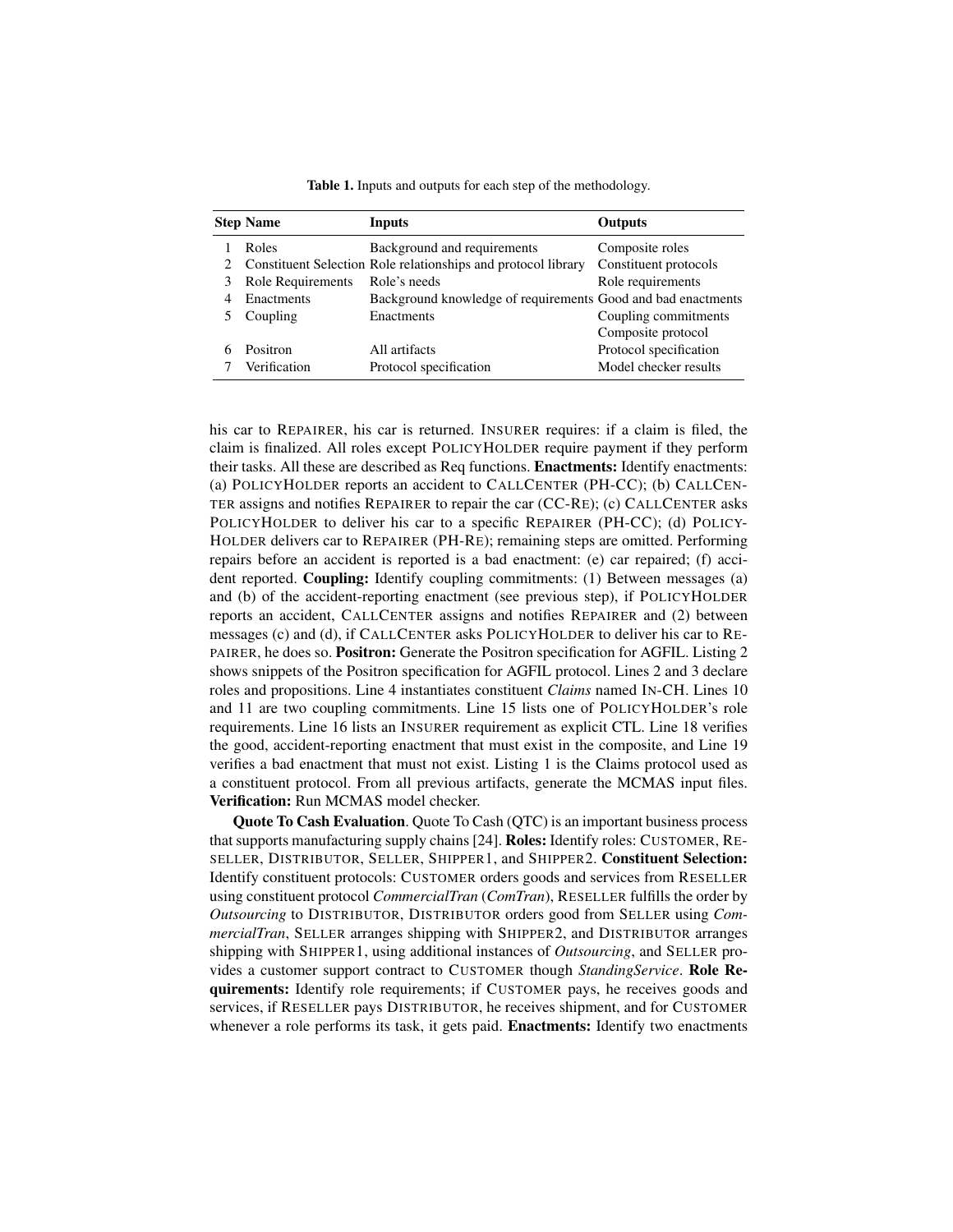for CUSTOMER placing an order and ending with fulfillment: one if DISTRIBUTOR has goods in stock, one if it restocks from SELLER. Fulfilling an order before it is verified is a bad enactment. **Coupling:** Identify coupling commitments: (1) CUSTOMER couples CU-RE and CU-RE-DI: if CUSTOMER receives a shipment, he pays RESELLER, (2) RESELLER couples CU-RE and CU-RE-DI: whenever RESELLER receives an order, he orders from DISTRIBUTOR. Positron: Generate Positron specification for QTC. Verification: Run MCMAS model checker.

Healthcare (ASPE) Evaluation. We consider the healthcare process for breast cancer diagnosis, as described by an HHS committee [2]. The resulting *ASPE* protocol contains five roles (for convenience, we associate feminine pronouns with PATIENT, RADI-OLOGIST, and REGISTRAR and masculine pronouns with PHYSICIAN and PATHOLO-GIST.) The process begins when PATIENT visits a primary care physician (PHYSICIAN), who detects a suspicious mass in her breast. He sends PATIENT to RADIOLOGIST for a mammography. If RADIOLOGIST notices suspicious calcifications, she sends a report to PHYSICIAN recommending a biopsy. PHYSICIAN requests the RADIOLOGIST to perform a biopsy, who collects a tissue specimen from PATIENT and sends it to a PATHOLOGIST. PATHOLOGIST analyzes the specimen, and performs ancillary studies. If necessary, PATHOLOGIST and RADIOLOGIST confer to reconcile their results and produce a consensus report. PHYSICIAN reviews the integrated report with PATIENT to create a treatment plan. PATHOLOGIST forwards his report to REGISTRAR who adds PATIENT to a state-wide cancer registry. There are only two coupling commitments in ASPE. PHYSICIAN has no coupling commitments because it is his choice whether PATIENT needs mammogram and biopsy exams from RADIOLOGIST.

Real-life Results: Positron and MCMAS were run on all three, hierarchical examples with the statistics and timings for the final, corrected protocols shown in Table 2. Positron processing was quick at less than 4 seconds, and total processing of AGFIL and ASPE were also quick at less than eight seconds. QTC, with a 1000 times larger state space and the most CTL formulas, required 21 minutes.

Model Verification: Resolving verification errors is a challenging task, requiring careful consideration of the interactions between the generated MCMAS model and CTL statements.

| <b>Table 2.</b> Statistics. (M is $10^6$ , G is $10^9$ , s is seconds.) |                       |             |                   |  |  |  |  |  |
|-------------------------------------------------------------------------|-----------------------|-------------|-------------------|--|--|--|--|--|
| <b>Composite Metric</b>                                                 | <b>AGFIL QTC ASPE</b> |             |                   |  |  |  |  |  |
| Constituent instances                                                   | 11                    | 6           | 12                |  |  |  |  |  |
| Roles                                                                   | 6                     | 6           | 5                 |  |  |  |  |  |
| <b>Propositions</b>                                                     | 22                    | 37          | 18                |  |  |  |  |  |
| Commitments (total)                                                     | 24                    | 43          | 12                |  |  |  |  |  |
| Coupling commitments                                                    | 9                     | 21          | 2                 |  |  |  |  |  |
| Messages                                                                | 22                    | 55          | 20                |  |  |  |  |  |
| CTL Formulas (total)                                                    | 9                     | 17          | 14                |  |  |  |  |  |
| Role requirements                                                       | 8                     | 13          | 7                 |  |  |  |  |  |
| <b>Enactment requirements</b>                                           | 1                     | 4           | 7                 |  |  |  |  |  |
| Positron statements                                                     | 94                    | 164         | 81                |  |  |  |  |  |
| State space size                                                        |                       |             | 120M 381G 1.47M   |  |  |  |  |  |
| Positron processing time                                                |                       |             | 1.98s 3.16s 1.68s |  |  |  |  |  |
| MCMAS processing time                                                   |                       |             | 4.29s 1274s 5.78s |  |  |  |  |  |
| Total time                                                              |                       | 6.27s 1278s | 7.46s             |  |  |  |  |  |

Positron helped identify and fix several verification failures. Good enactment failures (Fail  $_{GG}$  and Fail  $_{GC}$ ) were generally easier to fix, since they only require that some path exist. One or more requirements or coupling commitments were slightly weakened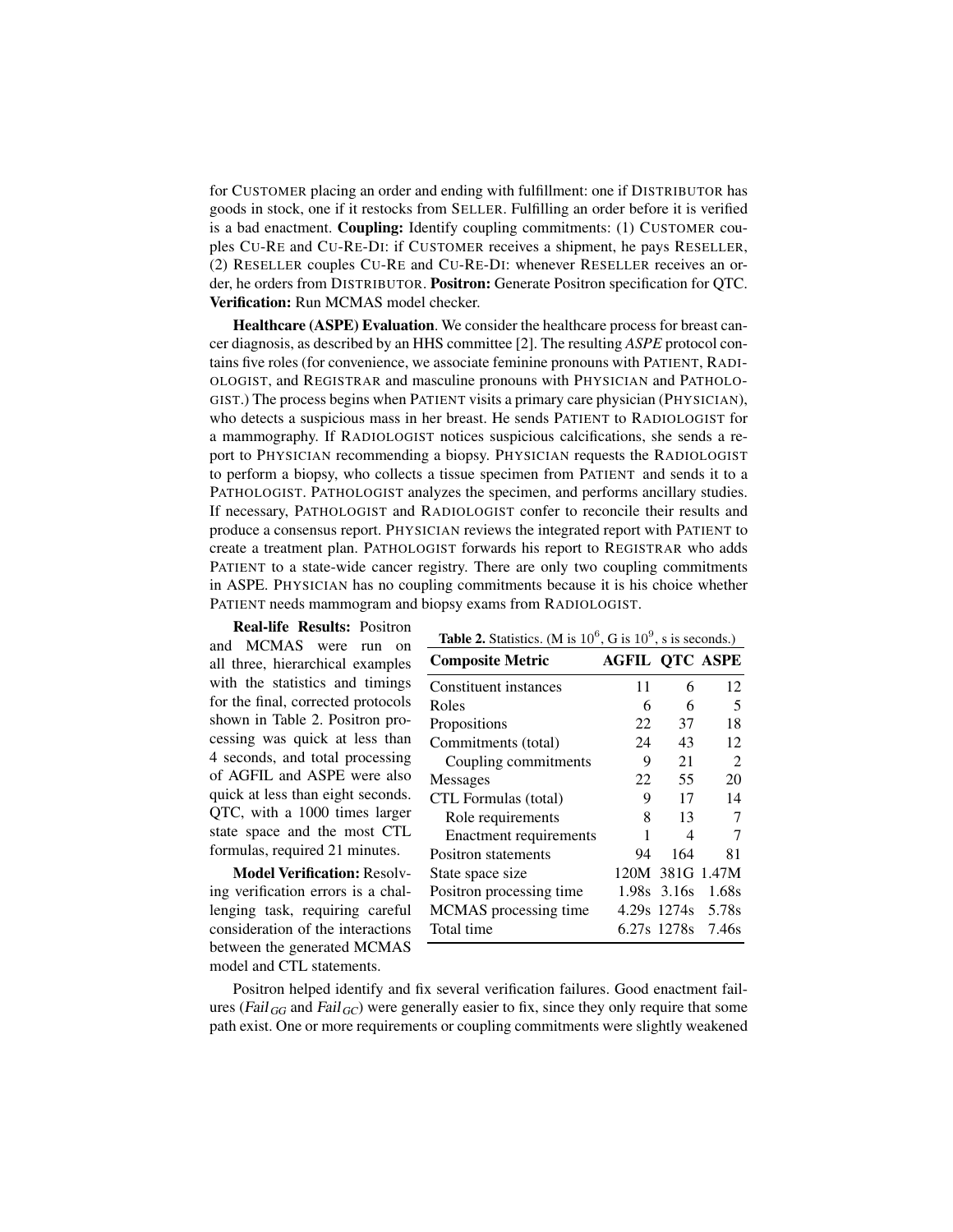to allow additional branches at appropriate points. Bad enactment failures ( $Fail_B$ ) were harder to fix as they required the impossibility of a particular enactment. One or more role requirements or coupling commitments were added. Hand checking was insufficient to ensure the changes would eliminate all bad paths; only reruns of Positron and MCMAS could confidently verify the changes.

Model Validation: Although identifying requirements was easy, some initial specifications were incorrect because preconditions were missed. For example, POLICY-HOLDER's role requirement initially failed ( $Fail_{RR}$ ) because coupling commitment among CALLCENTER, POLICYHOLDER, and REPAIRER did not include approval; REPAIRER will not repair a car just because it is delivered to him. And, an accident is insufficient to get POLICYHOLDER's car is repaired; POLICYHOLDER must also have a policy and pay the premium. Positron generates model checking fairness conditions to ensure all unconditional commitments eventually resolve. Initially, one of the AGFIL's good enactment mysteriously failed because, even though the model allowed all the transitions, the good enactment had unresolvable commitments (invalid by commitment fairness conditions). We corrected the model so all commitments could resolve.

#### 5 Discussion: Literature and Future Work

Positron gains an advantage over both traditional process modeling and existing (operational) protocol approaches by focusing on high-level relationships realized as constituent protocols, and by focusing on commitments rather than control flow. Because role accountabilities are stated as commitments, if a requirement fails, we can trace the failure back to a specific failing role.

Composite protocols provide a formal means to capture how constituent protocols may be composed to realize an STS specification. Because these protocols capture meanings as commitments (generalizable to norms), yet have a formal semantics that maps to sound enactments, they can provide a natural approach to support secure policygoverned collaboration in ways that are not visible to low-level, operational approaches.

Literature. Table 3 compares Positron with other work. Some papers propose a protocol specification language, and some propose an accompanying protocol specification methodology. Some papers address single protocols in isolation; some address common patterns within protocols; some address the composition of multiple protocols to create new composite protocols. Of those papers that address verification, some address sociotechnical requirements; some address verification properties between two protocols or models (such as protocol refinement); some address protocol-wide properties; some verify properties that must hold between the constituents of a composite protocol; some formulate role-specific properties; some formulate good or bad enactment properties; and some address other verification topics not addressed above.

Desai et al. [9] propose OWL-P [10] and MAD-P [11] for specifying and verifying commitment protocols and their compositions. They employ axioms to specify a composition. These approaches suffer from a key drawback: axiom violations are not assigned to any particular role. In contrast, Positron employs coupling commitments with clear role accountability for the effects of one constituent protocol on others. Further, Amoeba is purely manual, whereas Positron incorporates mechanical verification.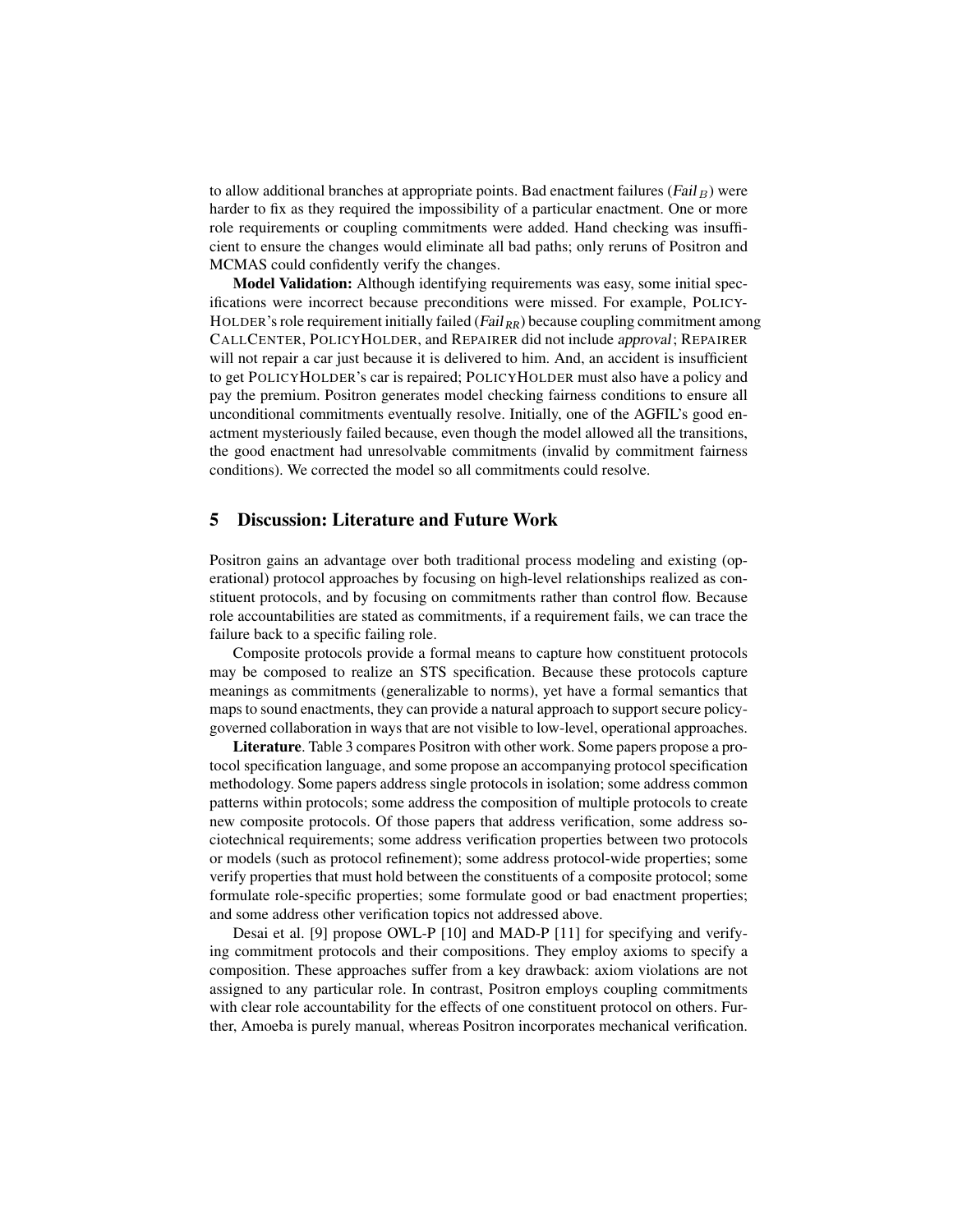Table 3. Approach comparison. Column abbreviations and citations are Po=Positron; Pr=Proton; DA, DO, Dv and DM=Desai et al.; T=Telang and Singh; Y=Yolum; Mi=Miller and McBurney; G=Günay et al.; C=Cheong and Winikoff, Mc=McGinnis and Robertson, L=Lomuscio et al., B=Baldoni et al.. Check marks show the significant topics addressed by each paper. The cell contents of the verification rows indicate whether the paper discusses (D) or mechanizes (M) verification of known good or bad paths.

| <b>Significant Topics</b><br><b>Verification Topics</b> |   |   | Po Pr DA DO Dv DM |              | $[14] [9] [10] [8] [11] [31] [33] [21] [15] [6] [20] [18] [4]$ | т        | Y | Mi | G | C | - Mc |   | B |
|---------------------------------------------------------|---|---|-------------------|--------------|----------------------------------------------------------------|----------|---|----|---|---|------|---|---|
| Protocol specification                                  |   |   |                   |              |                                                                |          |   |    |   |   |      |   |   |
| Methodology                                             |   |   |                   |              |                                                                |          |   |    |   |   |      |   |   |
| Single protocol                                         |   |   | $\checkmark$      |              |                                                                |          |   | ✓  |   |   |      |   |   |
| Protocol patterns                                       |   |   |                   |              |                                                                |          |   |    |   |   |      |   |   |
| Protocol-to-protocol verification                       |   |   |                   |              |                                                                | $\gamma$ |   |    |   |   | ?    | ? |   |
| Protocol composition                                    |   |   | $\checkmark$      | $\checkmark$ | $\checkmark$                                                   |          |   |    |   |   |      |   |   |
| Requirements verification                               |   |   |                   |              |                                                                |          |   |    |   |   |      |   |   |
| Sociotechnical                                          | М |   |                   | M            |                                                                | M        |   |    | D |   |      | М | M |
| Protocol-to-protocol                                    |   | М |                   |              |                                                                | М        |   |    |   |   |      | М |   |
| Protocol                                                | М |   |                   | M            |                                                                |          | M | M  | D | D |      |   | M |
| Inter-constituent                                       | М |   |                   |              | М                                                              |          |   |    |   |   |      |   |   |
| Role-specific                                           | М |   |                   |              |                                                                |          |   |    |   |   |      | M |   |
| Enactments                                              | М |   |                   |              |                                                                | М        |   |    |   | D |      | М |   |
| Other                                                   | М | M |                   | М            | М                                                              | М        | М | М  | D |   |      | М | M |

Adopting Amoeba's event ordering idea would add flexibility to our approach, but more granular parameterizations of constituents provides the same functionality.

Telang and Singh [31] (T&S) describe a methodology for modeling STSs that captures the commitments to be created among the parties by melding selected collaboration patterns. In contrast, a protocol in Positron additionally specifies the messages and guards, and the protocols are first-class entities that retain their identity in the composite protocol, yielding improved modularity and modifiability. Most significantly, T&S's approach verifies if one implementation is sound with respect to the model. In contrast, Positron verifies if the model itself is sound.

Yolum [33] proposes generic correctness properties of commitment protocols for design-time verification, but does not address composite protocols. She considers generic properties, whereas we consider role-specific STS requirements. It would be interesting to formulate Yolum's generic correctness properties in Positron.

Miller and McBurney [21] (M&M) propose the  $RASA$  language based on propositional dynamic logic (PDL) to specify and compose protocols. RASA's preconditions, actions and postconditions correspond to Positron's guards, messages and meanings. Positron additionally incorporates role requirements, coupling commitments, and good and bad enactment paths, making Positron practically viable. Theses are important in naturally describing STS protocols, as we demonstrated above. Whereas M&M describe a custom reasoner, we rely on standard CTL semantics as realized in MCMAS.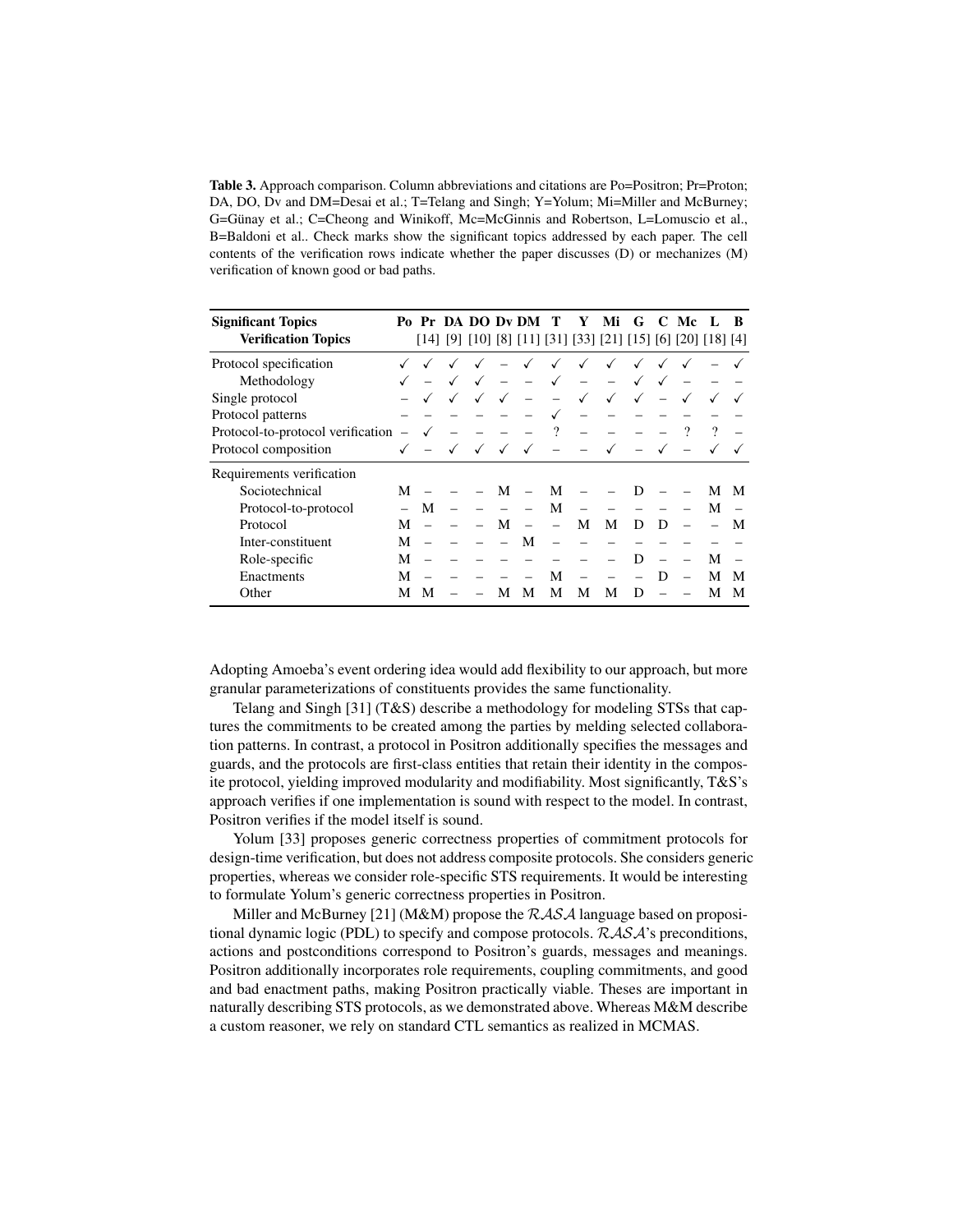Günay et al. [15] treat protocols as sets of commitments and propose automatically generating such sets from an agent's beliefs, goals, and capabilities. In contrast, we offer a semiautomatic approach where a tool helps designers compose existing protocols. Automatic generation is attractive but may not be feasible for complex settings, although a hybrid approach of developing atomic protocols mechanically and composite protocols with human assistance might be viable.

Cheong and Winikoff [6] describe the Hermes system for goal-oriented interaction. They focus on interaction-level goals, whereas we focus on role-level requirements and commitments. Their action sequence diagrams capture only good enactments.

McGinnis and Robertson [20] propose an approach in which an agent sends a protocol specification to other agents at runtime, as a way to accomplish dynamic, runtime, protocol adaptation. They remark that their approach lacks a way to prevent agents from making an undesirable change to a protocol. If their protocols were augmented with commitments, Positron could help address this gap. For example, an agent may not remove a message from a protocol that brings about the consequent of a detached commitment. While they describe rules for dynamically changing protocols, they do not address formal verification of interaction properties.

Lomuscio et al. [18] semiautomatically compile and verify contract-regulated service compositions with compliance expressed in temporal-epistemic logic using MC-MAS (which we adopt). A crucial difference is that Lomuscio et al. consider service compositions; we consider protocol compositions. Since a protocol has a distributed footprint, protocol compositions are inherently more subtle than service compositions. A potential benefit from adopting MCMAS is that it supports more expressive logics such as Alternating-Time Temporal Logic (ATL) [1], which could help capture subtle correctness criteria for protocols.

We propose a methodology and use role responsibilities and role accountabilities using expressions in CTL. Others describe the complementary issue of *temporal pattern languages* which assist users to correctly capture their high level requirements as temporal expressions. Dwyer et al. [12] describe a pattern language for temporal expressions in CTL, LTL and other formalisms. Baldoni et al. [4] compose protocols using regulative specifications as LTL constraints.

BPMN 2.0 [23] is a standard notation for business process modeling. BPMN addresses both orchestration and choreography; in taking a multiagent approach, Positron focuses on choreography. Our protocols are similar to BPMN Conversation objects. Both protocols and Conversations can involve two or more roles (Participants), and both can have simple or complex message sequencing relationships. But, BPMN does not specify how to describe the relationships between messages in a complex Conversation, except through internal orchestration; our complex protocols fully specify message sequencing relationships using external guard statements. Both support arbitrary nesting. We formally verify our compositions using temporal logic; model verification is explicitly out-of-scope in the BPMN specification. Positron's primary building blocks are protocols and commitments. BPMN has no counterpart to our coupling commitments, which are key to our interrelating constituent protocols and formal verification.

Threats, Limitations, and Future Directions. One limitation of Positron is that it does not handle varieties of accountability besides commitments [29] and does not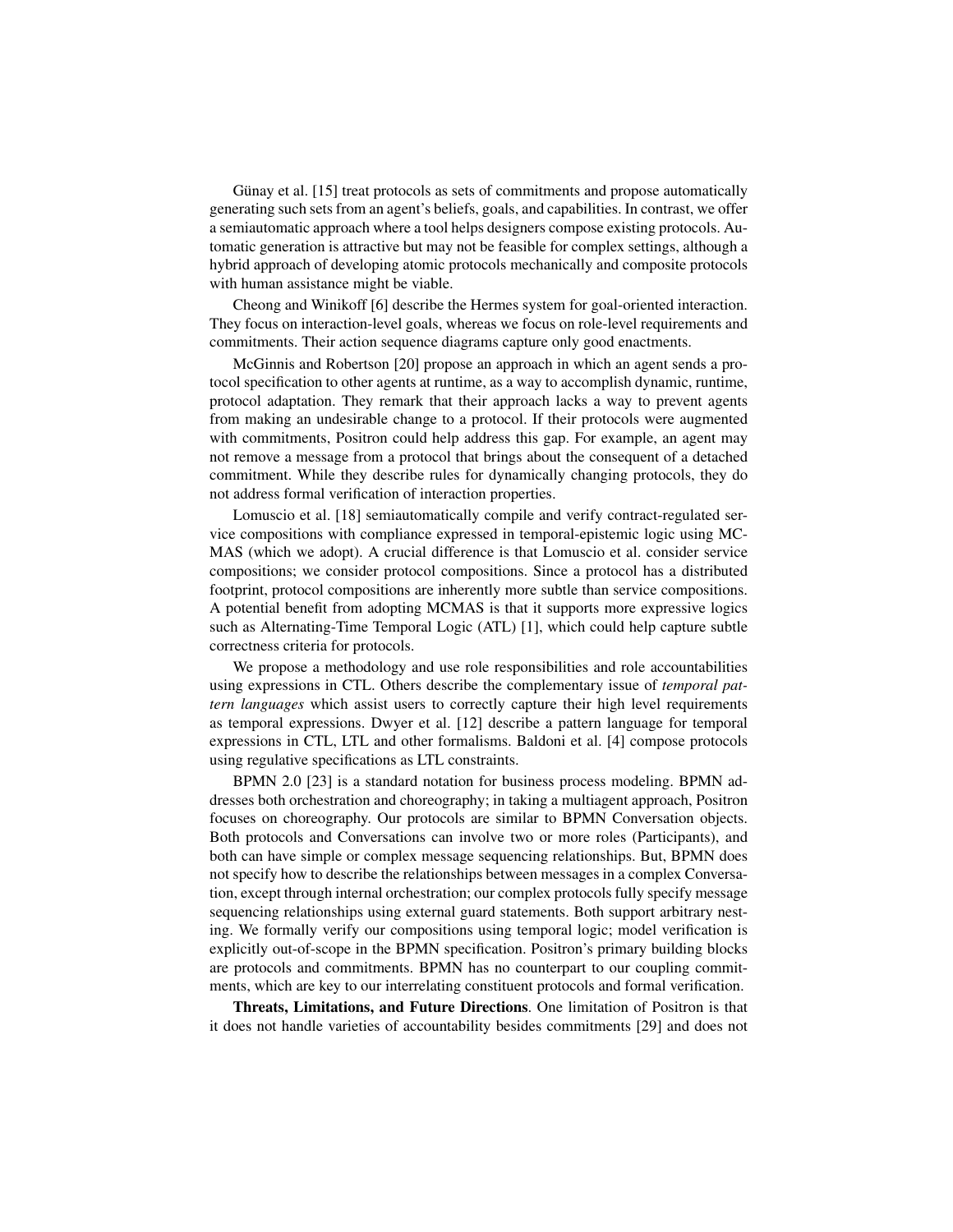show how to evaluate agent goals and decision making with respect to protocols [15]. Importantly, we have not established that practitioners employing Positron can obtain the benefits in abstraction, reusability, and correctness the motivate it.

These threats and limitations lead to useful future directions. At the theoretical level, treating the goals of the participants is natural. At the practical level, generating enactments via tooling would be valuable. At the empirical level, evaluating the effectiveness of Positron (the approach and the tool) with professional developers on collaboration in STSs would be necessary to promote adoption by industry. To this end, we have developed a graphical notation for protocol composition called *composite protocol diagrams* (CPDs). CPDs seek to succinctly visualize the essence of a composite protocol both to analysts and technical designers, who collaborate in its construction. We defer an empirical evaluation of CPDs and competing notations as a way to determine if the high-level abstractions of Positron can help analysts and designers combat complexity and communicate more effectively with each other.

#### Acknowledgments

Thanks to the anonymous reviewers for helpful comments and to the US Department of Defense for partial support through a Science of Security Lablet grant.

#### References

- 1. Alur, R., Henzinger, T.A., Kupferman, O.: Alternating-time temporal logic. J. of the ACM 49(5), 672–713 (Sep 2002)
- 2. ASPE: The importance of radiology and pathology communication in the diagnosis and staging of cancer (Nov 2010), Assistant Secretary for Planning and Evaluation, U.S. Department of Health and Human Services; http://aspe.hhs.gov/sp/reports/2010/PathRad/index.shtml
- 3. Baldoni, M., Baroglio, C., Marengo, E.: Behavior-oriented commitment-based protocols. In: Proc. 19th European Conf. on Artif. Intell. (ECAI). pp. 137–142 (Aug 2010)
- 4. Baldoni, M., Baroglio, C., Marengo, E., Patti, V., Capuzzimati, F.: Engineering commitmentbased business protocols with the 2CL methodology. J. Auton. Agents Multi-Agent Syst. (JAAMAS) 28(4), 519–557 (Jul 2014)
- 5. Browne, S., Kellett, M.: Insurance (motor damage claims) scenario. Document D1.a, Cross-Flow Consortium (1999)
- 6. Cheong, C., Winikoff, M.P.: Hermes: Designing flexible and robust agent interactions. In: Dignum, V. (ed.) Handbook of Research on Multi-Agent Systems, chap. 5. IGI Global (2009)
- 7. Chopra, A.K., Dalpiaz, F., Aydemir, F.B., Giorgini, P., Mylopoulos, J., Singh, M.P.: Protos: Foundations for engineering innovative sociotechnical systems. In: Proc. 18th IEEE Intl. Requirements Engg. Conf. (RE). pp. 53–62. (Aug 2014)
- 8. Desai, N., Cheng, Z., Chopra, A.K., Singh, M.P.: Toward verification of commitment protocols and their compositions. In: Proc. 6th Intl. Joint Conf. Auton. Agents Multiagent Systems. pp. 33:1–33:3. ACM (2007)
- 9. Desai, N., Chopra, A.K., Singh, M.P.: Amoeba: A methodology for modeling and evolving cross-organizational business processes. ACM Trans. Soft. Engg. Methodology (TOSEM) 19(2), 6:1–6:45 (Oct 2009)
- 10. Desai, N., Mallya, A.U., Chopra, A.K., Singh, M.P.: Interaction protocols as design abstractions for business processes. IEEE Trans. Soft. Engg. 31(12), 1015–1027 (Dec 2005)